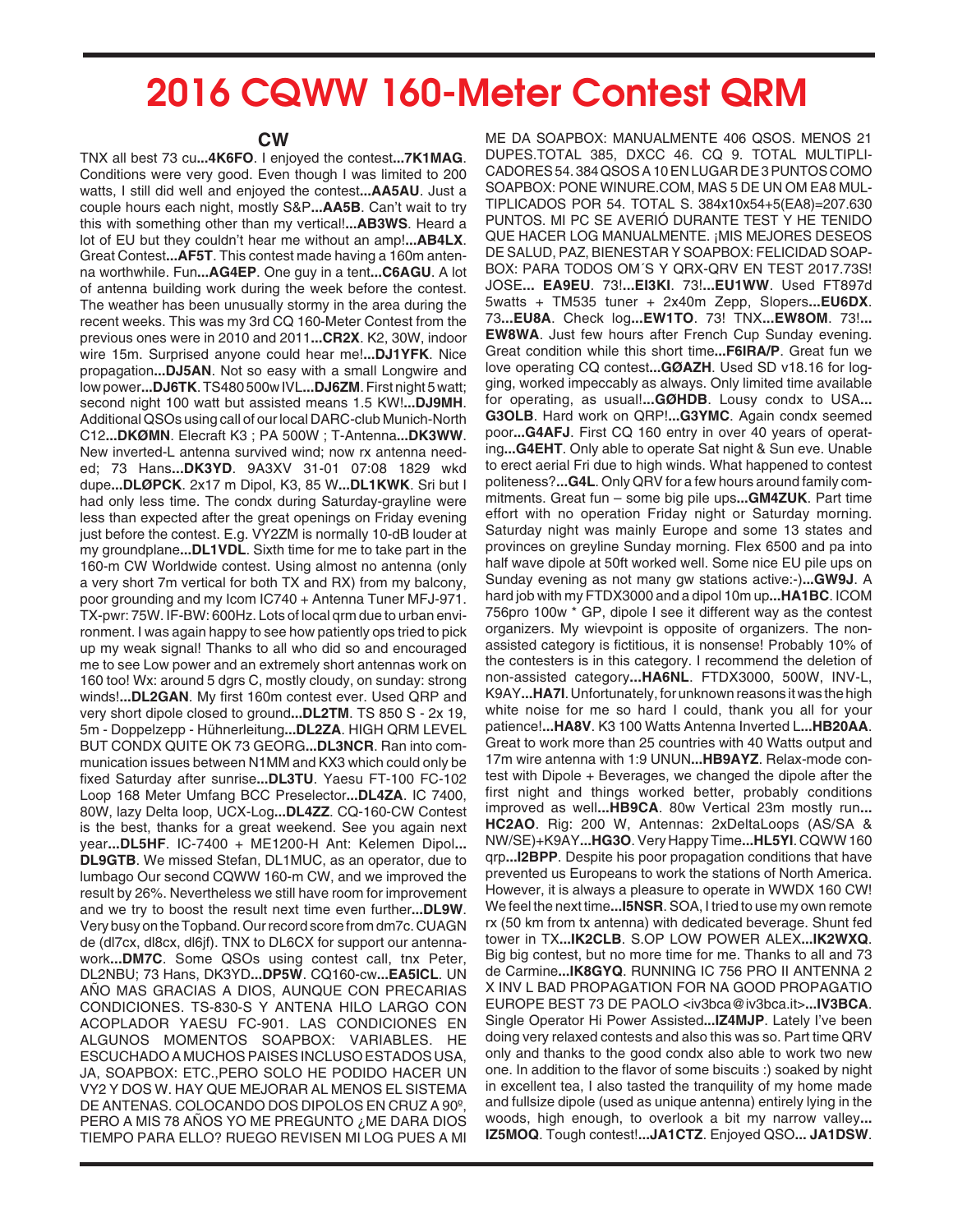thanks for all**...JA1FGB**. I enjoyed the contest**... JA1HFY**. I enjoyed the contest**...JA1IXY**. QSO data between up to 0410 hours from 0330 was a loss of computer failure**... JA1UOA**. I enjoyed the contest. MNY TNX!**...JA2HYD**. IC-9100 100w DP**...JA2QVP**. I enjoyed the contest**...JA3VOV**. I enjoyed the contest**...JA4CUU**. The Japanese band is narrow. A lot of QRM**...JA4OPW**. I enjoyed the contest**...JA6ELV**. I enjoyed the contest**...JA7QVI**. Using Elecraft K2 5W output, 8.5m Long Wire with base loading coil Antenna installed at the veranda of my apartment**...JE1ILP**. I participated in single-op low power. I was using my antenna only 4m length Micro Vert antenna on my condominium's balcony and using K2 barefoot! The condition was poor, But QRM decreased compared with last year this year. We JA stations could QSO many Ruusian station when the U.S.A. sunrise grayline pass. hi. I had 127 QSOs last year, but 101 QSOs this year. The condition between JA and U.S.A. was very poor this year. K2 transceiver is the better than K3 when the QRM is not heavy. Because the set noise was very silent**...JE1SPY**. I enjoyed the contest**...JE2FJI**. I enjoyed the contest**...JF3ROH**. Great contest. Rest 23:00-08:00; 22:30- 08:00. Total: 18h 30m...JH4UYB. Kani-City, fifu@JAPAN TS-590DG@50W Vertical**...JH9DRL/2**. I enjoyed the contest**... JI1ANI**. I enjoyed the contest**...JL4DJM**. Power is 50W**... JN1BBO**. The actual maximum power output used is 5 watts**...JN3DMJ**. I enjoyed the contest**...JQ1COB**. RIG: TS480DAT. ANT: 8m-high INV. Operators License: 1st Class**... JR1MEG/1**. I enjoyed the contest**...JR2PMT**. I enjoyed the contest**...JR2UBS**. I participated in this contest for the first time. I set up an antenna on the shore. Because height was low, it did not go as expected. Thanks all, 73!**...JR4CZM**. FT817ND QRP5W / handmade SUPER RAD ANT. 8mH**...JR6HMJ/1**. Skookum Logger, Elecraft K3, ACOM 2000A, 2X Array 12-element tribander inverted-L (160m) 80m OWL-fed dipole with switched L-network matchers (80-10m) 40m OWL-fed dipole NE-SW with switched L-network matchers (40-10m) Fan dipole NE-SW (20, 15, 10m) W1FV 9-element receive array**...K1GQ**. K3 at 100W, 160 Inverted L at 60' with two elevated radials. 160 is the best band in radio! I heard quite a bit of DX but they couldn't hear me. Luckily I got a few including the great ops at PJ2T :), KV4FZ, XE2X, NP2J, and C6AGU. Many thanks. I think the high point of Friday evening was being called by N7AT in AZ, it's a long way to AZ on 160 to NH and their signal was great! I was also thrilled to work OR Saturday night NX1P and ND NTØAF :) As always nice to hear so many people from the QRP Foxhunt Group. See everyone next year! 73/88 de Ann**...K1QO**. K3CCR is the club station at the Collington continuing-care retirement community at FM 18OW in MD, just east of DC. For the 2016 CQWW 160 CW available ops were N3UM and W3GB. We each were on air for one of the two EU sunrises, and we both slept in for the EST sunrises. Rates were good in the first 2 hr., 22-00 Z: 146 Qs and 31 states and provinces. Slower 00-02 Z: 84 Qs and 19 mults. Condx to EU were fairly good: First EU, CR2X at 2303, then CS2C at 0027, and 9 more EUs plus some NA and SA before QRT at 0625 with 47 states and VE provinces and 20 countries. Sat. 2nd night, 86 Qs in the first 1.5 hrs. Then we focused on mults, finding 9 more EU countries and our last 3 states: OK at 0331, MT at 0538, and ID for the last QSO at 0704. Got a total 42 contig. states, + DC and 7 VE provinces. Seemed like a black hole to the NW: we never heard ND, SD, OR, WA, WY, or BC. Also missed NV, LB, NF, NS, and the NT provinces. Our new top-wire-loaded T vertical worked well. We will be back for CQ 160 SSB**...K3CCR**. Good band conditions in the predawn hours!**...K3TIM**. Band conditions this year were above average for QRP**...K3TW**. <Eric\_Rust@baylor.edu>**...K5LH**. Conditions seemed good here. This down just 2 QSOs from last years score. Bert**...K6CSL**. K7LV Remote Tx/Rx operation via internet to to Transceiver/antenna on one property in Summit, NY, CQZ5, Grid FN22rn Scholarie County, NY**...K7LV**. Part time. cond pretty good to the east but poor to the west Still lots of fun. 73, Will **...K9FO**. Got the amp fixed and back in action this year!**...K9WWT**. Great contest and decent band conditions, but lacking DX contacts**...KB8NNU**. Great contest as usual! Am still amazed what I can do with my little half-sloper on 160 meters!**...KB8TYJ**. I made the first 127 QSOs from London by operating my home station via internet remote from a hotel room with a laptop. A bit challenging but very exciting. Then I flew home and finished up on the same station at my home QTH. Got in just past midnight Saturday eastern time. Got on the air immediately. Operated for a couple more hours, slept, and then operated again briefly just before the end on Sunday. Not a strategy I would recommend but it was a unique experience and one I may never have the chance to repeat**...KE2D**. Operated the station from ski house in Montana, but could not switch RX antennas. Condx seemed good to the one direction**...KJ9C**. Had fun but was a struggle with QRN**...KL7KY**. 5 Watts output to TEE antenna**...KN1H**. Band quiet great signals fun run**...KN4Y**. My first CQ 160M CW contest! It was a lof of fun!**...KO8SCA**. I found it quite odd and interesting that some weak stations on the east coast were calling me. It's usually the other way around but the band shifted around a lot and didn't stay in over there both nights for too long. Too bad 4V1TL coudn't hear multitude!**...KS7T**. Club points: 50% Bavarian Contest Club Club points: 50% Rhein Ruhr DX Association**...LX7I**. K3 + INVERT-ED L with 10 radials**...LY7Z**. 300W and short T vertical (16m long), RX ant 2-el phased array with small magnetic loops. Work only on second night**...LZ1AQ**. Poor conditions, but good fun**...MØMPM**. Nice fun at the end of the contest K3 + Alpha 87A. Inv-V Dipole @ 17m**...G4PIQ**. Band was very good. Worked KH6 for a new one in this contest. Didn't get to work Sat night/Sun morning so may have missed KL7**...NØNB**. 2ND CQ 160M CON-TEST**...N1NN**. Thanks to Dave, K1TTT, for the use of his fine station**...N2KW**. First time with K3, still working out some bugs with keying. Had fun in very part-time effort; nice EU run on Saturday night**...N3IQ**. The Beverage antennas worked great this year, the Delta-fed tower was HOT, many one calls made, Thanks again to Tom, WA4TL, for the use of his station**...N4AX**. CONDX GOOD FIRST NIGHT AND EVEN BETTER THE SEC-OND NIGHT. THIS WAS WAS AS GOOD AS IT GETS FOR SOMEONE WITH A MODEST STATION AND ANTENNAS. THANKS TO CQ FOR THE BEST OF THE BEST IN CON-TESTS**...N4PN**. Ran QRP, 5 Watts to a short end-fed wire tied to a rock thrown into a tree. Only managed to make 5 contacts, not too bad for a 20 foot piece of wire. Thanks to all for the QSOs. GO ARIZONA OUTLAWS! 73, John**...N6HI**. Conditions seemed great all weekend, with K=0,1 throughout. So I kept operating. Thank you for the Qs and your patience. 73 de Jim**...N6TQ**. MUCH better conditions than ARRL 160!**...N6TV**. This contest was done at my Dads location, W7APE. By the time the results of this contest are tabulated and posted, W7APE will be a SK. Aggressive Liver cancer was found at Christmas. As I write this soapbox, Dad is no longer awake or alert. I was honored to have activated his station in this contest. Although he has been inactive for some time on the air, he still would come into the shack daily and listen to other QSOs. Thanks for all the Qs. 73 Gene (W7APE) Operating conditions, TS-570S 100 watts to 160 dipole at 60'**...N9TF/7**. Nice band conditions. Great operators!**...NF7R**. I NEED a better antenna**...NJ1T**. Yaesu FTdx5000 Dishtronix Prometheus DX2400 Vertical w/ 5,800' of on-ground radials on edge of swamp. 700' Beverage NE K9AY Loop Array Since I was only doing this for fun, I thought I'd focus on working/spotting DX. Conditions seemed to be very good, and I was able to hear quite a bit, and was even able to work some of that. I do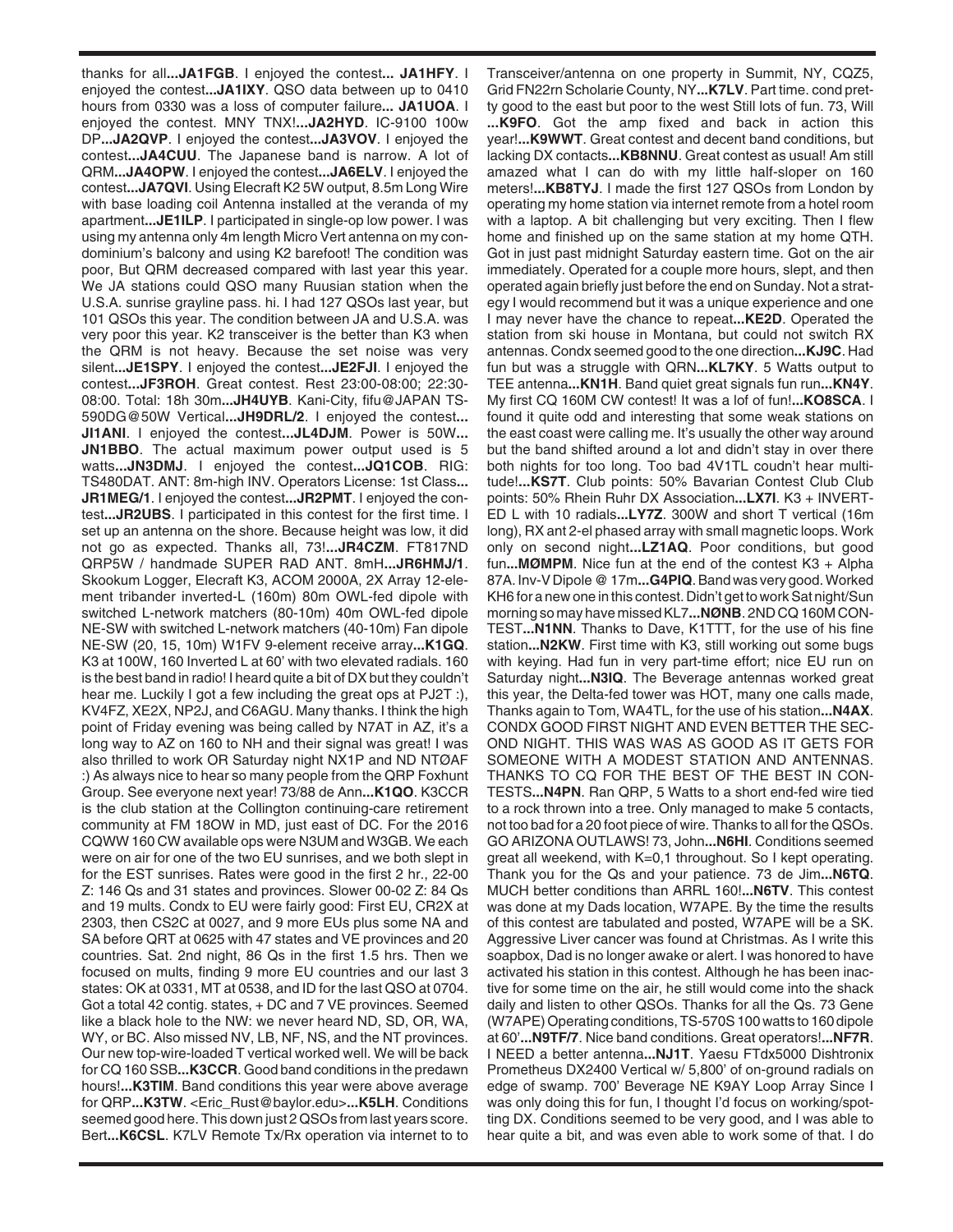need to improve my RX antenna capabilities**...NN4X**. They cannot hear me, well that's how it is with Butternut**...NN5T**. Some QSOs made with a 1928 MOPA transmitter**...NO3M**. Only part time operation, but got some nice DX**...OE2S**. Gluehfix Contest Station: Rig was half-wave Wire-Dipole with Ladder-Line, TenTec ORION 100 Watt, nanokeyer and n1mm+ Logger. QTH was historical medium wave transmitter hall at SENDER DOBL. Most of us CW beginners, We had a lot of fun! Special thanks to all of our supporters, at first OE6THH Hubert from Sender Dobl, and OE6RDD our CW-teacher**...OE6XAD**. Rig FT1000MP, 100W into a 15m high top loaded vertical. A cross coupled active loop improved the RX situation significantly compared to last year. TX efficiency was boosted with plenty of chicken wire in addition to the buried radials. Overall it was fun again**...OE8TED**. Somehow I just forgot to send my log**...OH5TS**. Rigs IC756PRO ANT VERTICAL**...OH5UFO**. RX/TX IC- 7600, SPE 1K Amp and Loop antenna**...OH9GIT**. FT1000MP MarkV, PA ACOM 800W, dipol**...OK1DOL**. Elecraft K2-5W, LW42m**... OK1FKD**. THANKS FOR THE NICE CONTEST TRX TS430- 80W ANT-G5RV**...OK1KZ**. K3, 5W, Windom LOC JO70gb**... OK1LO**. FT950, Ant. OC dipole 27m 6m up**...OK1UKV**. TS-590, 100W, LW-83 up 20m, TR4W**...OK1VK**. CQWW 160M contest 2016-01-29 22:00 UTC - 2016-01-31 22:00 UTC Transceiver TS2000 ( Power 100W ) Antenna Dipole 2x40m**...OK2BHL**. TS-440, ant. LW 30m**...OK2BME**. TS 820. 75 W, ant - LW**... OK2BRQ**. CQWW 160M contest 2016-01-29 22:00 UTC - 2016- 01-31 22:00 UTC Transceiver TS590S (Power 100W) Antenna: Delta-loop**...OK2KYD**. CQWW 160m contest**...OK2LF**. Rig K3 + 54 m LW. Only few hours QRV, that I was in REF contest more**...OK2QX**. My SW doesn't count 4U6F as 4U1 multi**...OK5ET**. FT2000 max 100W, LW**...OK7T**. TS850 S, LW**...OM2DT**. TS590s, PA 400W, Inv.L 86m**...OM3PA**. Transceiver YAESU FT-897 (Power 100 Watts) Antenna HOR-IZONTAL DELTA LOOP**...OM7OM**. FT950, 50W, ant LW 36m**...OM8LM**. I used 5 Watt on IC-703 Ant: GP1500 73 de Pat**...ON2AD**. K3/100+HB BPF Beverages to 70 and 120**...ON7EH**. Rig: Elecraft K3 100 Watt Ant: 20m Inverted-L up 12m**...OU2I**. Cndx poor, small signals, but fun to join the contest**...OU2V**. Again it was fun. But still an increasing number of stations at have too much clicking at keying. I thing that there needs to be done something about this or people will lose the fun in this**...OZ1IKY**. FD4 not built for 160m so output only 10- 15 watts**...OZ1JFK**. Rig: K3 100W Ant: 80M Vertical Loop**... OZ3SM**. Still too many stations with (deliberate) click. It is time for the Contest Committee to act. It is not the ham spirit to use clicking stations**...OZ7YY**. RIG: ELECRAFT K3 OUTPUT 5 WATTS. ANTENNA: END FED WIRE, 80 METERS LONG**... PAØRBO**. Despite the horrendous QRM the highest claim in my carreer! Participating in CQ160CW from Europe is masochistic. Each year I ask myself "Why am I doing this?" It is burning time to enter pile ups. Nobody works nobody. Due to this EU QRM some DX stations seemed to have changed strategy: Consider EU as 'DX!' That works far better! Thanks to the multies who were so creative. Many thanks to Richard PA7FA and Marion for their friendship and hospitality. Thanks to Antoon for using his property. Commemorating Carel PC5M who passed away two weeks before this contest. Besides a good friend I also lost a good CQ160 competitor. Condolences to his wife, daughter, family and other beloved ones. 73, Remco**...PA3FYM**. (Smile) no antenna for 160m but still some QSOs and joining the fun**...PG2AA**. CQWW 160 CW 2016 was the seventh Multi-Op operation in this contest since 2007 by Jim W8WTS and Jeff K8ND. We were World #1 Multi-Op High Power for the past two years, and are hoping for a three-peat! If we include the 2012 and 2013 World #1 finishes by in Single-Op Assisted and Single Op High Power (K8ND operating), then a win in 2016 would rep-

resent a five-peat World #1 finish in this contest! In November, Jim had his CQWW CW travel interrupted en route to by a medical issue and spent the next week, and the contest, at the University Of Miami Hospital. It was good having him back at the Topband radio! We appreciate the QSOs from every station, large and small, and thank everyone for participating in this awesome contest. Congratulations to all of the top scoring stations for a great job**...PJ2T**. Very much enjoyed my first 160m contest from home QTH. I found conditions on the 2nd night much better than the first night. Antenna used was an Extended Low hanging Z-shaped 80 m dipole around the house. Apex height only 30 feet. Used 600 W power. Qs will be uploaded on LOTW soon. Many thanks for all contacts. Hpe su next year**...PJ4LS**. 73! TNX**...R3XX**. 73!**...R3ZV**. <ua6ik@mail.ru>**...R7IA**. TS-590S 90 w ANT LW 56 M LONG**...R7KO**. TX- FT817 5w**...RA2FB**. 73!**...RA3EA**. YAEAU RT-840**...RA3V**. TNX 73**...RA4ACX**. <ra4fwa@mail.ru>**...RA4FWA**. 73@GL!**...RA6XB**. TNX 73!**... RG5A**. TNX 73!**...RK4FL**. 73!**...RM1T**. <rm5o@yandex.ru>**... RM5O**. tnx**...RN1CW**. PWR 50W ANT lw-23metrs (10m up), My best 73! de Igor**...RN2FQ**. TRX: FTDX-3000 Ant: RR-33+DX-88+LW**...RU9AZ**. RIG(s): K3; ANTENNA(s): GP, 4SQ, yagis**... RV9CX**. Come back to 160 mtrs, don't operate seriously in CQWW 160 about 10 years, it's fun!**...RW1A**. Icom 7800 power 5 watts, Ant LW 40m**...RW3AI**. Tnx Contest, 73**...RW3SY**. Nice conditions on 160 m**...RW9WT**. TS-590 5W, Windom**... RX3ALL**. IC 746, LW**...RX3VF**. TNX to RN4AA for his shack and hospitality**...RZ4AG**. No antenna for west, slooper to east. Chasing VP8SGI during a day. Hear you all next year! 73 de Janez**...S51DX**. TS-930S, Lazy Loop, Handkeying 73! Puby**... S53AR**. FT2K, A77D, KW, LQ160@4/8mAGL, RX=K9AY**... S57C**. Yaesu FT-897D @ 100 W Long wire (43m: zig-zag around house), 3-7m up 73s and thanks for the Qs Miran**...S57EA**. TS-480SAT(100W), Windom@10m, Inverted-L**...S57KM**. RIG: FT-847, ANT: SLOPER**...S59D**. Tnx for Qs, always fun to try working a few!**...SG3O**. RIG: TS480S AT 70W + MFJ989C + VERTICAL 10MH SRI NO CHANCE FOR MORE WITH THIS ANT**...SN5O**. IC-765 + SB-220M, ANT: 1/8 Vertical, K9AY, Bev N/E, N/W 275m**...SP3GTS**. E-mail: <sp5ela@rf.pl>**... SP5ELA**. Since 1957 SP2LV, from 1997 , Age 85. TRX Kenwood 850SAT, pwr 100 Watts, antenna- dipole**...SP6LV**. FT-897d/IL**...SP9CVY**. ICOM IC7100 with ATU 40m Delta as lw**... SP9GMI**. Rig: IC746; pwr: 100w; ant: LongWire 56m**...SQ9FMU**. Elecraft K3S - Screwdriver antenna :)**...TA2AD**. Reason of family, I worked at two different place station. There are 50 km between each others. so, one part is used low power with my old TS-820S, other part, I used High power with my TS-590S. So, Could you please use this log as a "CHECK-LOG' Best regards. Yasar GØCET**... TA3D**. Rookie: Licensed since 8th of may 2013**...TF3EO**. Checklog**...TF3SG**. Special IRA 70 Years anniversary call**... TF70W**. TNX 73!**...UA1CGS**. FB contest! TRX - SUNSDR, PA - 100W**...A3NFI**. 73!**...UA4HIP**. ICOM IC-7000, 100w**... UA4UAR**. <ua4wkw@mail.ru>**...UA4W**. TNX 73**...UA6CC**. <un4pd@mail.kz>**...UN4PD**. 73!**...UR4IZ**. IC-775DXII**...UR5E**. Antenna Long wire 40m up 4m with tuner, Rig HomeMade, Pwr 20 Watt(s)**...UR5FCM**. Using ICOM-718. Power 100w**...UR7CB**. IC-7600 ant.IV**...USØAK**. First Time Entrant**...USØMS**. 73! GOOD LUCK!**...UT1QQ**. 73! GL!**...UT2T**. ICOM IC-746, Slopetr 160m band**...UT5AX**. <ut7lw@ukr.net>**...UT7LW**. trx: FT-767GX, ant: DELTA-80M**...UT8AL**. <uv1iw@mail.ru>**...UV1IW**. FT-897D Inv.Vee**...UW7M**. K3, 5w, 1/4-wave wire**...VA3RKM**. My first top band effort. Lots of US stations. I could not hear any European stations at all. My antenna is obviously too low. Will get that changed over the spring/summer. See you in the next contest. 73 Serge**...VA3SB**. Warm one, lost 240deg beverage array due to errant ATV. Missed WY and KL7**...VE3PN**. Limited operations due to heavy QRN from the storms along the east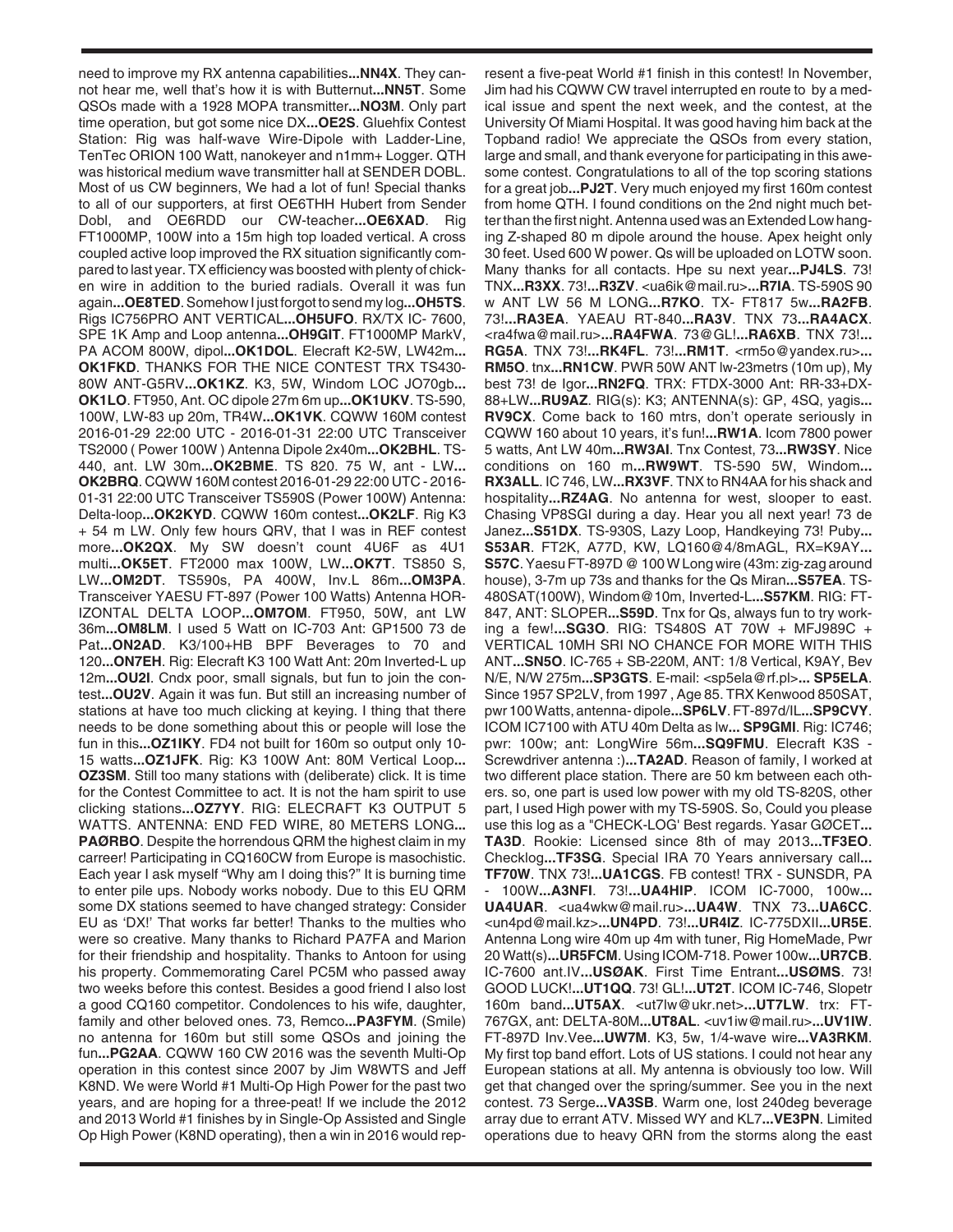coast of Australia and the Tasman Sea**...VK2GR**. Noise level gets worse each year. had only a few hours to operate. Enjoyed it**...VU2BGS**. I knew Jeff, VY2ZM, would take care of PEI, but I sure had a lot of fun running for about 90 min. Between 3:00- 5:30Z on the last day of January. Thanks for the Qs. 73, Bill**...VY2LI**. OFF 1145-2000, 0815-1015, 1202-1947**...VY2ZM**. Being able to operate both nights of this contest is a real joy. Friday night brought good conditions and the vast majority of the DX. Work on the equipment and shack ergonomics paid off. The 7 beverages in play now seem to be optimal. I was hoping for a contest without an amp malfunction, but once again my homebrew trio of 813s developed a problem mid-Saturday night. A Ten-Tec solid-state 500w amp finished out the contest and didn't cost any Qs at only 3 dB down from the kilowatt rig. Tried SO2R for a bit and came to the conclusion that it'll take some practice, but it's probably worthwhile. Rig: Kachina 505DSP w/N4PY control SW, Homebrew kW output amp, and 7 beverages ranging from 550 to 2,600 feet**...WØODS**. Remote from Tokyo**...W1NN**. Low Power operation (100w) with DX Cluster on**...W1WBB**. Receiver HRO 60 Transmitter Johnson Viking Navigator**... W2FU**. Used a K3 running 35 watts to a shunt-fed 40' tower in Manhattan**...W2JGQ**. A very part time operation**...W4DTA**. Plenty of activity. Hopefully this will finish my 160 meter DXCC. Many European stations, but not strong here. Had no luck with South America, Asia, or Oceania this year**...W4ZYT**. CQ 160M CW from**...W5KU**. May use for check log only**...W5TZC**. MY BEST TIME YET ON 160M! WORKED MORE STATES THAN EVER! RIG TS-450SAT 100W USED EXTERNAL RADIO SHACK DSP FILTER TO HELP HEAR THROUGH QRN/QRM HAD TO DISABLE AT&T GATEWAY DUE TO ITS HIGH 160M QRM SO NO SPOTS ANT 40M INVERTED V @ 24' SHORT-ED AT FEEDLINE SO FED AS A 'T' TNX TO ALL THAT MADE THE EFFORT TO PICK ME OUT OF THE NOISE!**...W6JBR**. QTH 1/3 mile from Pacific Ocean; 4 watts output to 53 ft. baseloaded vertical mounted on rooftop up 28 ft**...W6MZ**. Rig: K3 ACOM1000 Antenna: Inv V at 65 ft. Made a few Qs had fun**... W6NS**. Again with random wire antenna 15 feet or less, bug, paper and pencil logs. Met goal of 100 QSOs. May they all be valid. Good conditions Friday night for inefficient station. Not so good Saturday. See you next year**...W9KHH**. Just playing around. I was new meat when I came on and got 95 Qs and 34 multipliers in first hour!**...WA1FCN**. ORION 2, 100 WATTS. DX-88, GM VERTICAL, 120 EACH, 25 FOOT LONG BURIED RADI-ALS. #10 BARE COPPER WIRE OF COURSE**...WA2ALY**. Did not operate quite as much as I wanted but still had too much fun. Rig is K3, 100 watts output to an inverted L strung between a couple of 60 foot tall oak trees with one elevated radial up about 20 feet and fed through a ferrite bead choke balun. The radial extends towards Europe and that made South American and west coast QSOs rather difficult. A K9AY loop was installed but unfortunately it was too close (150 feet away) and got too much noise from the transmit antenna back into the receive antenna. I will be fixing that by changing distance to loop or relay to detune tx antenna or both)**...WA5POK**. Operated remote from Tokyo Japan**...WA6URY**. TNX for contest QSOs**...YL2PP**. Softrock RXTX home made, IRF510 PA (4.6 W) Inverted L 15m height /w 4 elevated radials. First missed due tech problems, only 14h total on air. Very interesting propagation, even time from time work on CQ**...YL2QN**. RIG: KENWOOD TS-450SAT 100 WATTS; BAD ANTENNA**...YO4SI**. FT897d 100w Ant LW160m**...YO5DAS**. CONDX: VY POOR**...YO5NY**. KX3, lazy loop antenna. Fine condx**...YO8RIX**. Antenna Isotron 160. 300 Watts**...YV5IAL**.

## **SSB QRM**

TNX all best 73 cu**...4K6FO**. Licensed 9-22-2014**...AB3WS**. This

my first 160M contest submission. I enjoyed the contest**... AB4WL**. I needed SD and NV on phone for triple play WAS. Got QSOs with both of them. Yea!**...AE6JV**. Being fresh meat on sunday night was a pleasure**...DC4A**. FT-840 100W SGC-MAC200 2x 27,5m Wire 450 Ohm Hühnerleiter**...DG3FCT**. Really a nice contest agn, super propagation on saturday night: Worked XE2X and XE1RCS, 6Y, K5, HK, KP2, KP4, VY2, C6. And then there was AAØRS from CO with extremely good signals unfortunaly he did not hear me. Also heard PJ4DX working the XE but he did not hear me**...DJ5AN**. What a torture for ears, brain and soul. Never again. Until next year.hi hi**...DJ5MN**. With QRP not so easy**...DJ6TK**. A few additional QSOs using one of our club calls**...DKØMN**. Just a few QSOs towards the end**...DK3YD**. Antenna was a magnetic loop, diameter 5 meters**...DLØAC**. TS-850SAT Sloper 40mtr long**...DL1DXA**. Terrific experience**...DL1FW**. FT-757GX, longwire**...DL1HCR**. RIG: KENWOOD TS-480SAT, 100W Ant: Butternut vertical HF6V (10-80m) mounted over ground**...DL1ZBO**. Just a few contacts**...DL3DXX**. Yaesu FT-DX-3000/FC-102/Loop 168 Meter Umfang**...DL4ZA**. Antoher fresh meat action**...DR4W**. First try on the topband. Used an inverted V dipole 25m up and just 100w. 73!**...DR8M**. My working conditions have been = drake TR7 +R7, micro astatic + Drake mn2700 + long wire. without any assistance of any kind. I HAVE 72 YEARS**...EA2QU**. This year I have detected more participation than in the previous years. Work conditions: Icom IC-7200 Power Amplifier Kenwood TL-922 Antenna L inverted 42mtrs Long Very Atmospheric noise because storms near area**...EA3AER**. cq-160-ssb**...EA5ICL**. Thank you very much. This is my second contest, better than the first. Till the next**...EB8AYA**. Hardest contest on SSB ever!**...EC1CT**. Many problems with AT in my inverted L**...EE4EA**. Used FT897d 5w+TM535 tuner+2x40m Zepp**... EU6DX**. TNX**...EW8DX**. Great fun**...GØAZH**. Only able to participate for just over one hour! Good fun and lots of activity**...G3SWC**. Better condx than last year but quite a few stations that are loud but either don't have a good RX or high local noise levels**...G4AFJ**. Bands seemed much busier this year and there was a couple of nice juicy ones in there**...GM9N**. ICOM 756 pro 100w 3-el yagi GP-s**...HA6NL**. RIG: YAESU FT 897 100 W - INVERTED V DIPOLE - ACTIVITY 12 HOURS**...IT9VCE**. Only a very rapid incursion (checklog) focuses on the two sunrise. Full size dipole (mono-ant, as usual) high enough, lying in the woods. Three different new one worked: ZF; KP4; XE! Some other rare SSB QSOs with C6, 6Y, TF and so on**...IZ5MOQ**. K3CCR is the club station at the Collington continuing-care retirement community at FM 18OW in MD, just east of DC. For the CQWW 160 SSB we planned Multi-Op but when W3GB came down with flu Fri., it was N3UM only, SOHP Assisted, starting Fri. 2 hr. late. Both nights run rates were 45-65/hr. but only for minutes to tens of minutes: never more than 36 to 39 Qs in any one clock hour. Propagation was good to EU and the Caribbean: Got 4 EU countries and 10 in NA. Prop. not so good to northwest USA: got only AZ and ID of the 8 W7 states, and missed CA, and ND, NE, and SD in WØ. Only 12 hr. BIC, partly because of 4 hr. spent on NAQP RTTY Sat. PM instead of a nap. Quit at 0535 and 0510Z: can do 06-07Z one night, but not two in a row any more, and not when other things must be done in daylight**...K3CCR**. GREAT FUN! ORION I RUNNING 5W TO INVERTED "L" THRU LDG AUTO TUNER AT BASE OF ANTEN-NA. 72, TIM**...K3HX**. Band conditions were above average for QRP**...K3TW**. Arrived at mountaintop cabin late Friday to find wire antenna broken by ice storm during the preceding week. Tried to fix in windy 27 degree (-3 Celsius) temperature but almost froze instead. Got it back up Saturday, so operated one only one night. Thanks for the Qs!**...K3ZJ**. Once again our club had a blast! we have the two girls who enjoyed making contacts,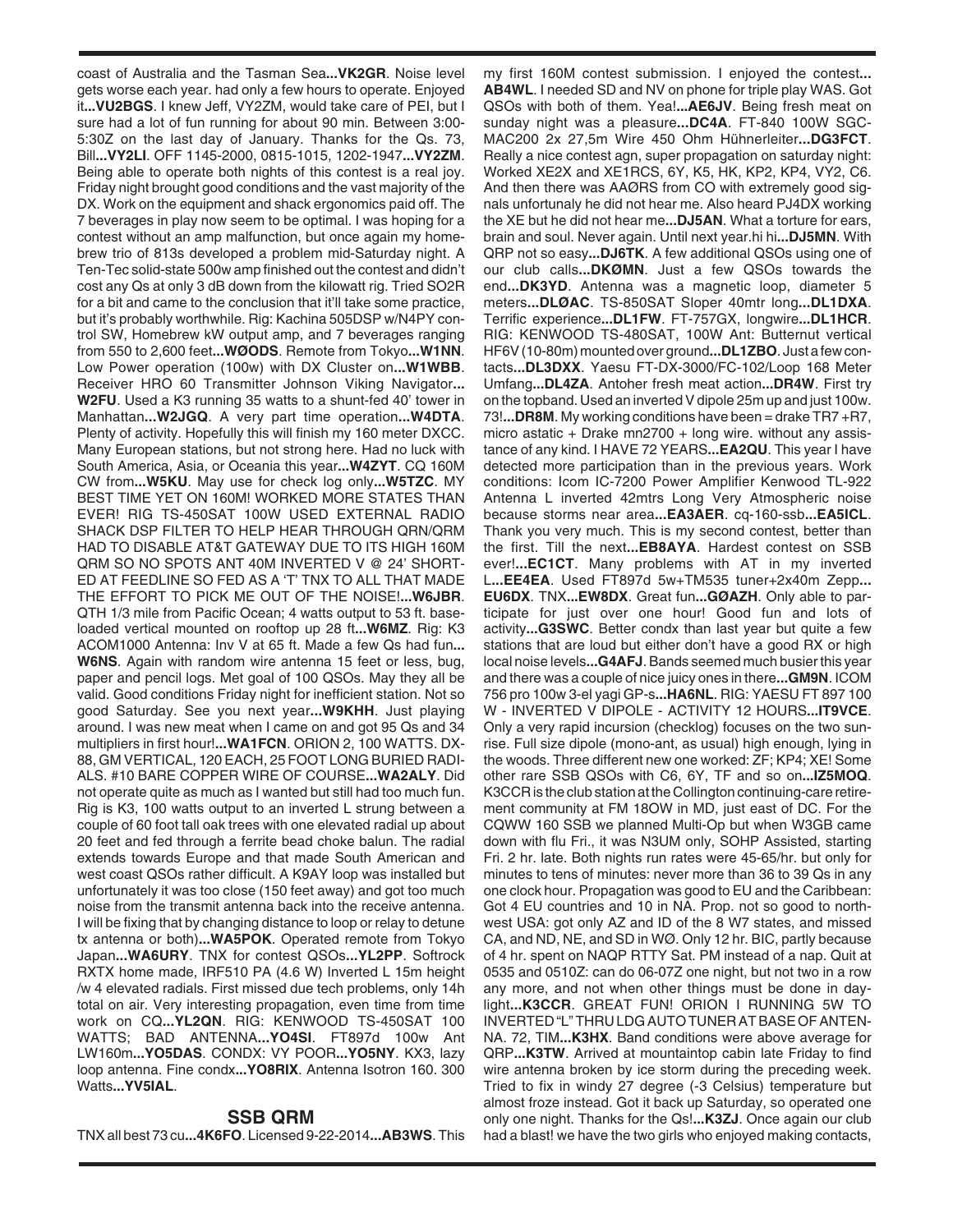one for the first time ever! We knew that there is NO way we can compete with the other mutli-op stations using our 100 watts and a inverted V set up (although we try) so we use it as a teaching tool. So until next year, thanks for all the fun!**...K5LRW**. 150 minutes of great fun. Just two Europeans S&P the first night, but a nice pile on me the second good for 12 European Qs before I had to QRT**...K5RX**. Surprised to work a few Europeans. This contest redefines what QRM means**...K5ZD**. Many thanks to K1PT for the use of his station**...K7RAT**. Furious levels of activity at the beginning and only 4 of us CQing at Sunrise Sunday. Used the occasion to try N1MM's SSB keyer using audio files recorded on the fly. After a steep learning curve I managed to make a couple of quality audio files which helped alot as I had a huge headache all weekend. Sorry to those who called without receiving a reply as the power pole in my front yard was on full tilt boogey when it came to making noise. Thank God for the K3's ability to handle all kinds of QRM or I would have given up. Not sure there was another NV station active as everyone I worked was very grateful for a new mult! Elecraft K3, IC-2KL @ 500W, Inverted "L" that is 40' tall and 165' total length with only 5 radials sitting atop the sand that is my 5 acre lot in Northern Nevada. Looking forward to ARRL DX SSB now that I got a handle on the automatic sending of audio files with N1MM. KB!**...K7XC**. Didn;t think I;d make this one (was ill for the last week), so only ran barefoot for a few hrs Saturday night. Condx were fair, and I had several nice Qs, Low power can be fun on 160, but QRO is MORE fun! 73**...K8OZ**. Operating my Indiana station remotely from Sedona, Arizona**...K9SG**. Am I getting to old for this?? I don't THINK so!**...K9WN**. First time trying out 160m, had a blast! C u next yr! 73s**...KB8ZGL**. My best score soo far**...KC2SOU**. Inverted-L, running avg. 800 watts**... KD5UVV**. Really a difference running low power, hard to be heard and harder to make Qs**...KD7DCR**. The band was so good and busy, couldn't find a frequency for four hours when I stopped running and pouncing**...KD8BB**. Only 3 contacts but I only have a 30 foot wire**...KG2AF**. 59+10/15/20 noise floor and I'm ready to quit!**...KI7M**. RADIO IS A YAESU FT-890. MAXIMUM POWER OUTPUT WAS 5 WATTS. ANTENNA IS A FULL-SIZE 160m LOOP HORIZONTAL TO THE GROUND**...KK7VL**. Whatever W8PR is using it works! Consistent strong sig both nights but no one else came close — even guys out here in the west were not consistently loud lots of QSB and QRN and vy poor prop. You guys in XE land had more callers than you knew got 1 but strained!**...KS7T**. Tnx for contest ,73**...LY5CB**. First time using 160m testing inverted L at 8-10m during daytime hours so limited activity**...M1DDD/P**. S9 OF NOISE AT MY QTH ON 160M HARD GOING MOST OF THE TIME. GOOD JOB WE HAD THE GERMANS, PLENTY ON THE BAND**...M3C**. Found my Hi-Z four-square receiving array "deaf" at the start of the contest, and was forced to listen on my TX antennas. Fortunately, the QRN level was low, but this left me defenseless against the QRM caused by would-be jammers and guys that w**...N3HBX**. Enjoyed the brief time I got to play!**...N4NTO**. Not much time to operate this year, preparing to leave on Monday for Croatia operating from 9A1A next weekend in ARRL DX Contest Great European opening at the their sunrise on Sunday morning**...N4PN**. First time ever to try QRP SSB on 160. I sure could tell who had the great receiving antennas! Some S9 guys would come back right away. Some S9 plus 30 over guys never did hear me. Interesting experiment**...N4VA**. Didn't have much time to spend but was fun the time I had to operate**...N8MWK**. 160 is by far my most challenging band with only room on my lot for a shortened half sloper at a 35' apex. I do OK in CW contests, but phone is the most extreme challenge! Most of my time on the air was Friday night into Saturday morning where I worked most of my contacts. I have one layer of stations to work, the high power ones! I did try

to work more Sunday morning after finishing working the NAQP RTTY contest. Found a few new calls, but 160 seemed way more attenuated than the night before. Always happy when I can log some DX mults in this contest. Saturday nights conditions were much more favorable to my operating conditions, as I was able to bag 6 DX mults, one in EU! Always fun to see what 160 might have in store. Operating conditions, K3S/P3 100 watts, to a 67' shortened half sloper at 35' apex sloping down to 2' above ground. 73 Gene**...N9TF**. We had a great time at the Farm!**...NA5NN**. Great conditions this yesr**...NC4SC**. Just one hour active, to much static noise**...OE2S**. First contest activation of a new site in the mountains of southern Austria, JN77OD.Two times l/2 fulsize sloped Dipols. Operator: OE6VHF Support Team: OE6TQG, OE6TZE, OE6MBG, Site owners: Mr. Ewald Hoecher, Mr. Hubert Peisl . . .OE6XG. TNX for 160m contest. I used TS-590 (100w) and inv-V wire with UFB DXLOG logger**...OH3P**. CHECKLOG**...OH6FSQ**. RX/TX IC- 7600, SPE 1K Amp, Loop and Windom**...OH9GIT**. CHECKLOG**...OK1FMX**. Kenwood TS570 100W Dipole**...OK1HFP**. THANKS FOR THE NICE CONTEST TRX TS430-80W ANT-G5RV**...OK1KZ**. TS 820, ant: LW**...OK2BRQ**. CQWW 160M contest SSB 2016-02- 26 22:00 UTC - 2016-02-28 22:00 UTC Transceiver TS590S (Power 100W) High/800W Ant: vert. FD6**...OK2IUH**. My 10-participation in the CQWW 160 SSB , nice contest**...OK6AB**. TS 850 S, LW**...OM2DT**. RIG(s): FT 2000**...OM6AL**. TCVR IC756 100W. Multiband Dipole Ant**...OM7AB**. Not the best condx, but very funny. Also many stns complaining about who is the owner of the cq-frq. Next year will try it again. Only had few stateside stns. and never hrd stns beond ural and east of that**...OU2V**. I had the privilage to use the location of a fellow Ham in the country site. A score like this would not be possible for me from my house in the city. Antenna TX/RX Inverted L with a High-Voltage Condensator + a short (120 mtr.) beverage in direction North America for RX.Output max. 150 Watts. It was a nice experience with a lower noise level out here and the possibility of a beverage (even a small one). The bands were packed and it was hard to find a space for running with this modest set up. Tnx. for the organisation. 73 Arbo**...PHØAS**. I really enjoyed this, my occasional foray on to 160m SSB! Living in Bonaire, it is just a little too far away from both USA or Europe to run stations successfully on SSB, so almost all my QSOs were by 'Search & Pounce'. Kudos to DLØLH, S56P, S53O, F6GOX, 9A7DX, PA1NHZ, SV2DCD, RA1AOB, LY7A, OL7M, OK1KUW, GM3PPG, and UYØZG, among others, for their great ears. Deafest station by far was XE1RCS who was S9+25dB and who I must have called 50 or 60 times over the weekend, but did not get even a "QRZ?" from him! Rig: FT-2000, Acom 1500 amp at 1kW to 70ft high quarter-wave inverted-L with elevated feedpoint and radials. No separate receive antenna**...PJ4DX**. <r2ea@mail.ru>**...R2EA**. <r4fa@mail.ru>**...R4FA**. CHECK LOG**...R7MU**. <ra4fwa@ mail.ru>**...RA4FUT**. My first contest**...RM3O**. SOSB**...RN4AA**. RIG(s): K3; ANTENNA(s): GP**...RU9CK**. RIG(s): K3; ANTEN-NA(s): GP**...RV9CX**. ICOM 706 power 5 watts, Ant: LW 120m**...RW3AI**. No antenna for 160m, with vertical for 40m was manage to reach those few stations!**...S51DX**. FT2K, kW, LQ160@4-8mAGL, K9AY**...S57C**. Remote via elecraft K3/mini >> K3**...SA4A**. The band where really crowded and so many strong stations with small ears ;) And many who where really splattering widely So hard to make myself heard with 100w. I gave up quite early saturday night. Ran abit on sunday evening. Still fun**...SB7W**. Main TX/RX antenna - vertical 21m high, 160m long beverage was useless in contest. Bad conditions here, score lower than year ago but a great fun to participate in CQWW 160m SSB. Matt/SQ7D**...SN7D**. Trx: FT-990, ant: Inv "V" pwr. 80W**...SO5MAX**. Dear Om, I am again sent my log. In first log I can seen NOT correct Category. Must be SINGLE-OP 160M